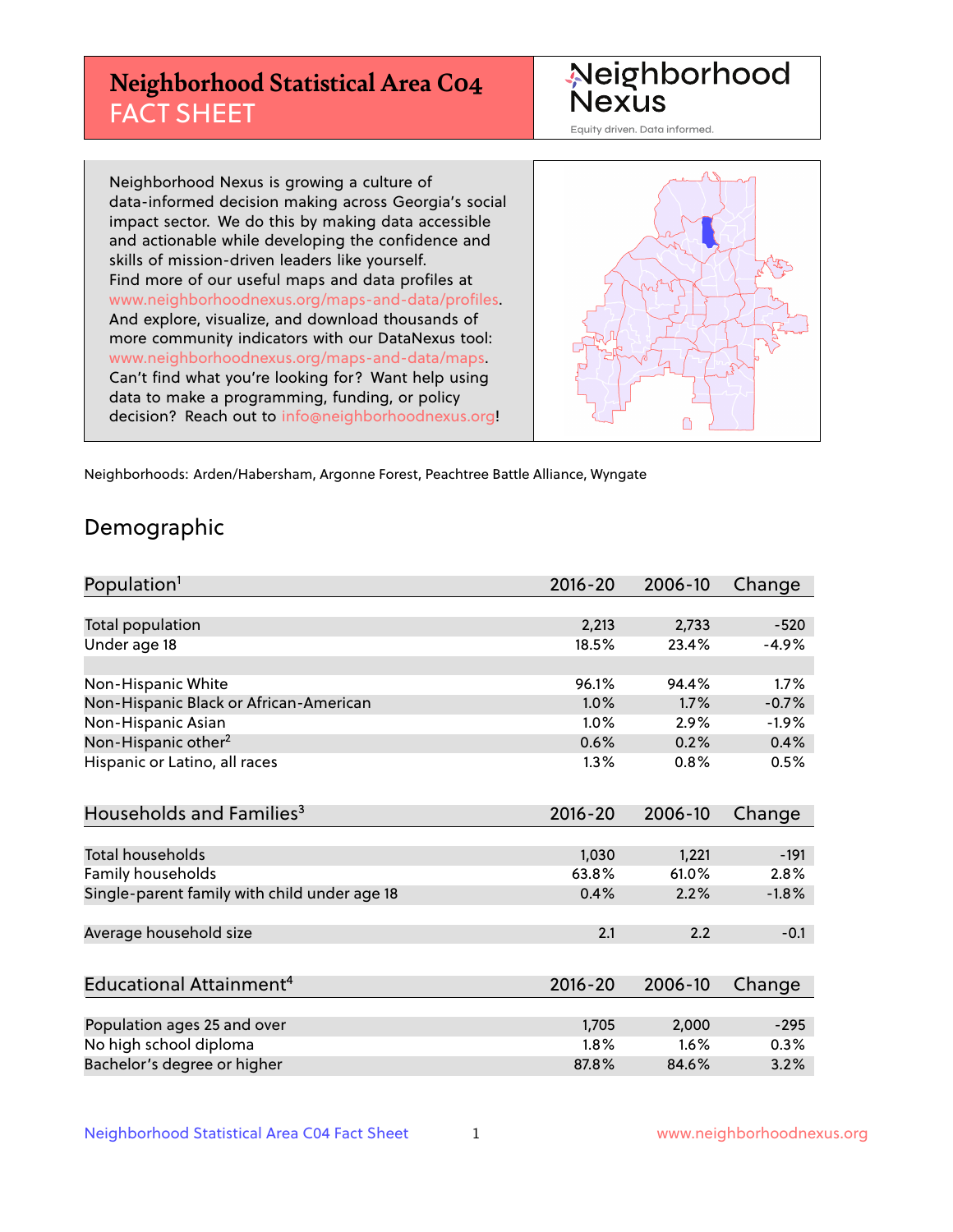# Change Measures, continued...

| Employment <sup>5</sup>                                 | 2016-20     | 2006-10   | Change   |
|---------------------------------------------------------|-------------|-----------|----------|
| Total workers residing in Neighborhood Statistical Area | 970         | 745       | 225      |
| Workers with earnings \$1250/month or less              | 9.1%        | 10.7%     | $-1.7%$  |
| Workers with earnings \$1251/month to \$3333/month      | 13.9%       | 24.3%     | $-10.4%$ |
| Workers with earnings greater than \$3333/month         | 77.0%       | 65.0%     | 12.0%    |
|                                                         |             |           |          |
| Total jobs located in Neighborhood Statistical Area     | 510         | 458       | 52       |
| Jobs with earnings \$1250/month or less                 | 21.4%       | 34.1%     | $-12.7%$ |
| Jobs with earnings \$1251/month to \$3333/month         | 28.8%       | 35.2%     | $-6.3%$  |
| Jobs with earnings greater than \$3333/month            | 49.8%       | 30.8%     | 19.0%    |
|                                                         |             |           |          |
| Jobs/workers ratio                                      | 0.5         | 0.6       | $-0.1$   |
|                                                         |             |           |          |
| Income and Poverty <sup>6</sup>                         | 2016-20     | 2006-10   | Change   |
|                                                         |             |           |          |
| Median household income                                 | \$179,203   | \$118,441 | \$60,762 |
|                                                         |             |           |          |
| Population for whom poverty status is determined        | 2,213       | 2,733     | $-520$   |
| Population below poverty                                | 3.8%        | 5.9%      | $-2.1%$  |
|                                                         |             |           |          |
| Housing <sup>7</sup>                                    | 2016-20     | 2006-10   | Change   |
|                                                         |             |           |          |
| Total housing units                                     | 1,214       | 1,411     | $-197$   |
| Occupied housing units                                  | 84.9%       | 86.5%     | $-1.6%$  |
| Vacant housing units                                    | 15.1%       | 13.5%     | 1.6%     |
|                                                         |             |           |          |
| Occupied housing units                                  | 1,030       | 1,221     | $-191$   |
| Owner occupied housing units                            | 80.0%       | 72.7%     | 7.4%     |
| Renter occupied housing units                           | 20.0%       | 27.3%     | $-7.4%$  |
|                                                         |             |           |          |
| Access to a Vehicle <sup>8</sup>                        | $2016 - 20$ | 2006-10   | Change   |
|                                                         |             |           |          |
| Occupied housing units                                  | 1,030       | 1,221     | $-191$   |
| No vehicle available                                    | 2.8%        | 4.0%      | $-1.2%$  |
|                                                         |             |           |          |
| Crime Rates, per 10,000 Population <sup>9</sup>         | $2017 - 21$ | 2012-16   | Change   |
|                                                         |             |           |          |
| All Part I crimes                                       | 148.2       | 186.6     | $-38.4$  |
| Violent crime                                           | 9.0         | 13.2      | $-4.2$   |
| Murder                                                  | 0.0         | 0.0       | 0.0      |
| Robbery                                                 | 2.7         | 4.1       | $-1.4$   |
| Aggravated assault                                      | 6.3         | 9.1       | $-2.8$   |
| Property crime                                          | 139.2       | 173.4     | $-34.2$  |
| <b>Burglary</b>                                         | 12.7        | 29.7      | $-17.1$  |
| Larceny                                                 | 109.3       | 129.6     | $-20.3$  |
| Vehicle theft                                           | 17.2        | 14.0      | 3.1      |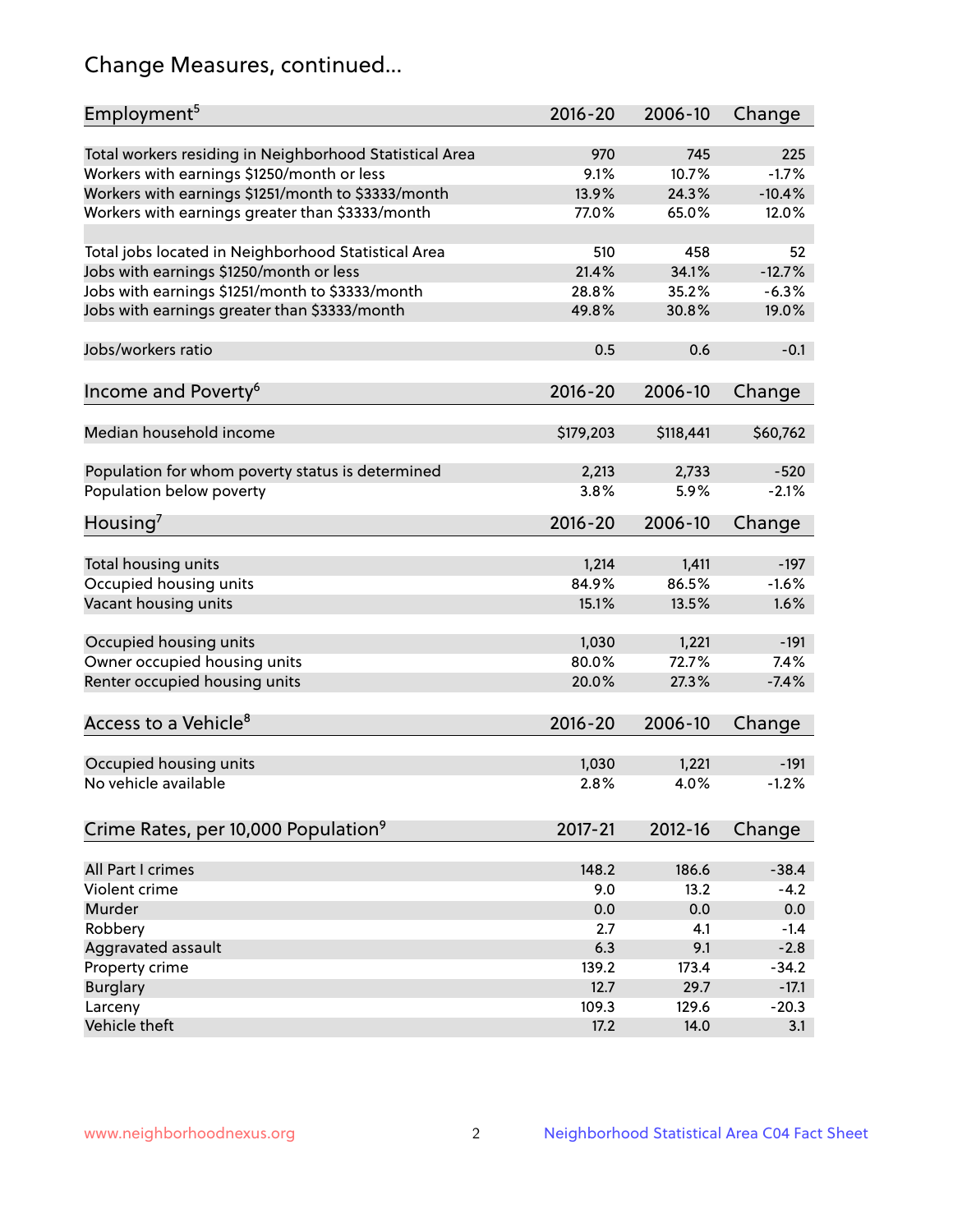# Current Data: Demographic

| Sex and Age, 2016-20 <sup>10</sup>                    | <b>Estimate</b> | Margin of Error |
|-------------------------------------------------------|-----------------|-----------------|
| Total population                                      | 2,213           | $\pm$ 367       |
| Male                                                  | 45.6%           | $\pm$ 4.5%      |
| Female                                                | 54.4%           | $\pm 4.5\%$     |
| Under 5 years                                         | 4.3%            | $\pm 4.0\%$     |
| 5 to 9 years                                          | 5.7%            | $\pm$ 3.7%      |
| 10 to 14 years                                        | 6.1%            | $\pm$ 4.2%      |
| 15 to 19 years                                        | 4.6%            | $\pm$ 3.1%      |
| 20 to 24 years                                        | 2.4%            | $\pm 2.6\%$     |
| 25 to 34 years                                        | 8.1%            | $\pm$ 3.9%      |
| 35 to 44 years                                        | 10.6%           | $\pm$ 4.9%      |
| 45 to 54 years                                        | 13.6%           | $\pm$ 4.7%      |
| 55 to 59 years                                        | 6.1%            | $\pm$ 3.3%      |
| 60 to 64 years                                        | 10.4%           | $\pm$ 4.9%      |
| 65 to 74 years                                        | 18.3%           | $\pm 4.6\%$     |
| 75 to 84 years                                        | 7.9%            | $\pm$ 3.3%      |
| 85 years and over                                     | 2.0%            | $\pm 1.5\%$     |
| Median age (years)                                    | 49.1            | $\pm 2.1$       |
| Race and Ethnicity, 2016-20 <sup>11</sup>             | <b>Estimate</b> | Margin of Error |
| Total population                                      | 2,213           | $\pm$ 367       |
| Hispanic or Latino (of any race)                      | 1.3%            | $\pm 2.1\%$     |
| Not Hispanic or Latino                                | 98.7%           | $\pm 3.5\%$     |
| White alone                                           | 96.1%           | $\pm 4.1\%$     |
| Black or African American alone                       | 1.0%            | ±1.4%           |
| American Indian and Alaska Native alone               | 0.0%            | $\pm$ 0.5%      |
| Asian alone                                           | 1.0%            | $\pm1.7\%$      |
| Native Hawaiian and other Pacific Islander alone      | 0.0%            | $\pm$ 0.5%      |
| Some other race alone                                 | 0.0%            | $\pm$ 0.5%      |
| Two or more races                                     | 0.6%            | $\pm 1.6\%$     |
| U.S. Citizenship Status, 2016-20 <sup>12</sup>        | <b>Estimate</b> | Margin of Error |
| Foreign-born population                               | 89              | $\pm 75$        |
| Naturalized U.S. citizen                              | 69.4%           | $\pm 25.0\%$    |
| Not a U.S. citizen                                    | 30.6%           | ±30.3%          |
| Citizen, Voting Age Population, 2016-20 <sup>13</sup> | Estimate        | Margin of Error |
| Citizen, 18 and over population                       | 1,777           | ±229            |
| Male                                                  | 44.7%           | $\pm$ 5.8%      |
| Female                                                | 55.3%           | $\pm$ 7.0%      |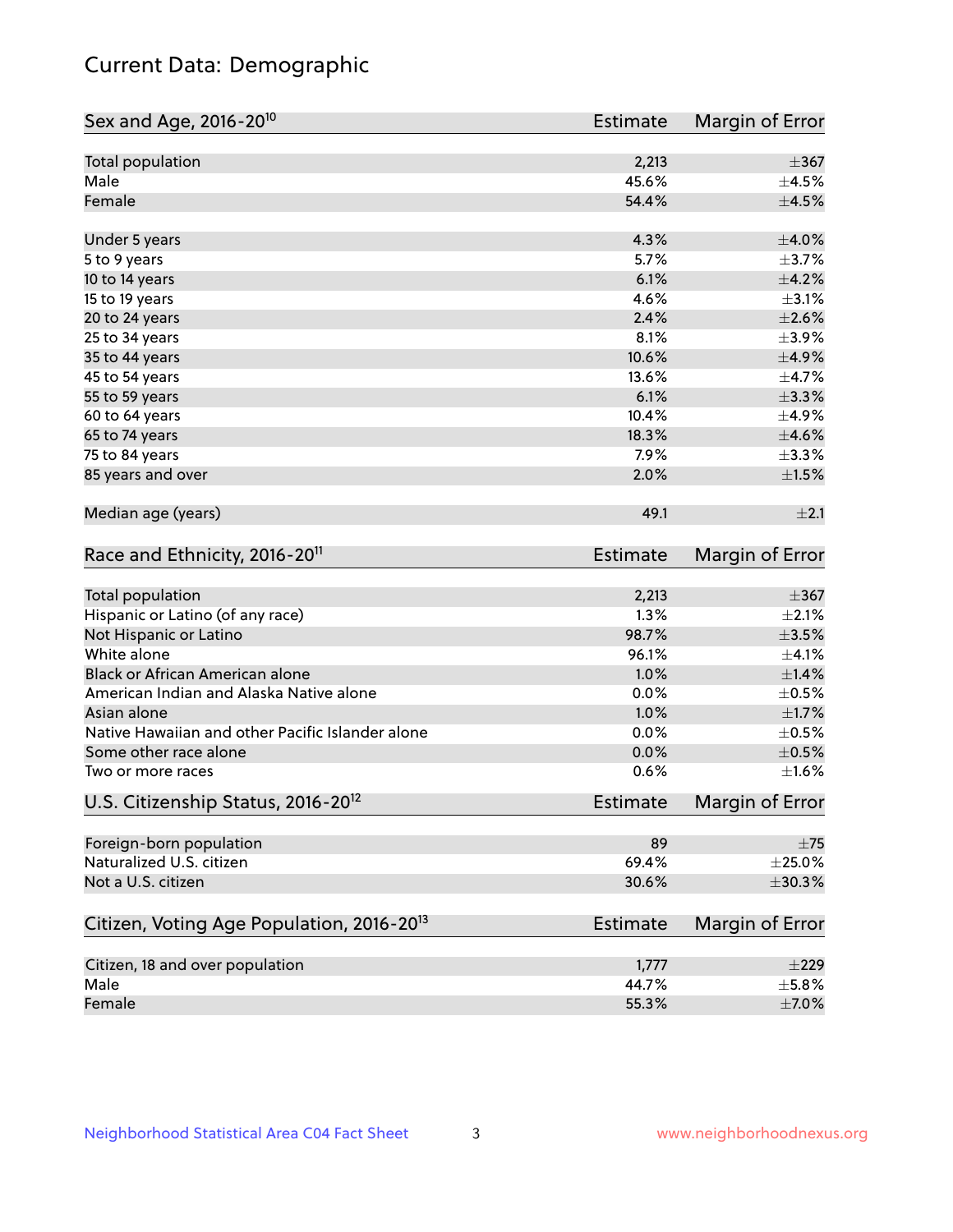# Current Data: Economic

| Income, 2016-20 <sup>14</sup>                           | Estimate  | Margin of Error |
|---------------------------------------------------------|-----------|-----------------|
|                                                         |           |                 |
| All households                                          | 1,030     | $\pm$ 142       |
| Less than \$10,000                                      | 3.3%      | $\pm$ 3.8%      |
| \$10,000 to \$14,999                                    | 2.1%      | $\pm$ 3.7%      |
| \$15,000 to \$24,999                                    | 4.9%      | $\pm$ 6.0%      |
| \$25,000 to \$34,999                                    | 3.1%      | $\pm 2.7\%$     |
| \$35,000 to \$49,999                                    | 5.5%      | $\pm$ 4.2%      |
| \$50,000 to \$74,999                                    | 6.0%      | $\pm$ 4.6%      |
| \$75,000 to \$99,999                                    | 10.5%     | $\pm$ 7.8%      |
| \$100,000 to \$149,999                                  | 11.1%     | $\pm$ 6.4%      |
| \$150,000 to \$199,999                                  | 5.9%      | $\pm$ 4.5%      |
| \$200,000 or more                                       | 47.5%     | $\pm$ 8.9%      |
| Median household income (dollars)                       | \$179,203 | ±32,969         |
| Mean household income (dollars)                         | \$349,929 | ± 67,832        |
| Households with earnings                                | 77.1%     | $\pm$ 8.4%      |
| Mean earnings (dollars)                                 | \$340,409 | ±76,702         |
| Households with Social Security                         | 32.2%     | $\pm$ 6.7%      |
| Mean Social Security income (dollars)                   | \$28,841  | ±4,235          |
| Households with retirement income                       | 20.4%     | $\pm$ 7.3%      |
| Mean retirement income (dollars)                        | \$113,248 | ±82,001         |
| Households with Supplemental Security Income            | 1.7%      | ±2.4%           |
| Mean Supplemental Security Income (dollars)             | \$0       | $\pm$ 0         |
| Households with cash public assistance income           | 0.0%      | $\pm 1.1\%$     |
| Mean cash public assistance income (dollars)            | t         | $^+$            |
| Households with Food Stamp/SNAP benefits in the past 12 | 0.1%      | $\pm1.0\%$      |
| months                                                  |           |                 |
| Family households                                       | 657       | $\pm$ 135       |
| Less than \$10,000                                      | 0.0%      | $\pm 1.6\%$     |
| \$10,000 to \$14,999                                    | 2.5%      | $\pm$ 5.0%      |
| \$15,000 to \$24,999                                    | 1.3%      | $\pm$ 3.2%      |
|                                                         |           | $\pm$ 3.7%      |
| \$25,000 to \$34,999                                    | 2.2%      |                 |
| \$35,000 to \$49,999                                    | 1.3%      | $\pm$ 3.1%      |
| \$50,000 to \$74,999                                    | 2.8%      | $\pm$ 3.7%      |
| \$75,000 to \$99,999                                    | 9.6%      | ±10.9%          |
| \$100,000 to \$149,999                                  | 7.2%      | $\pm$ 6.5%      |
| \$150,000 to \$199,999                                  | 5.8%      | $\pm$ 5.2%      |
| \$200,000 or more                                       | 67.2%     | $\pm$ 9.4%      |
| Median family income (dollars)                          | t         | t.              |
| Mean family income (dollars)                            | \$483,451 | ±90,548         |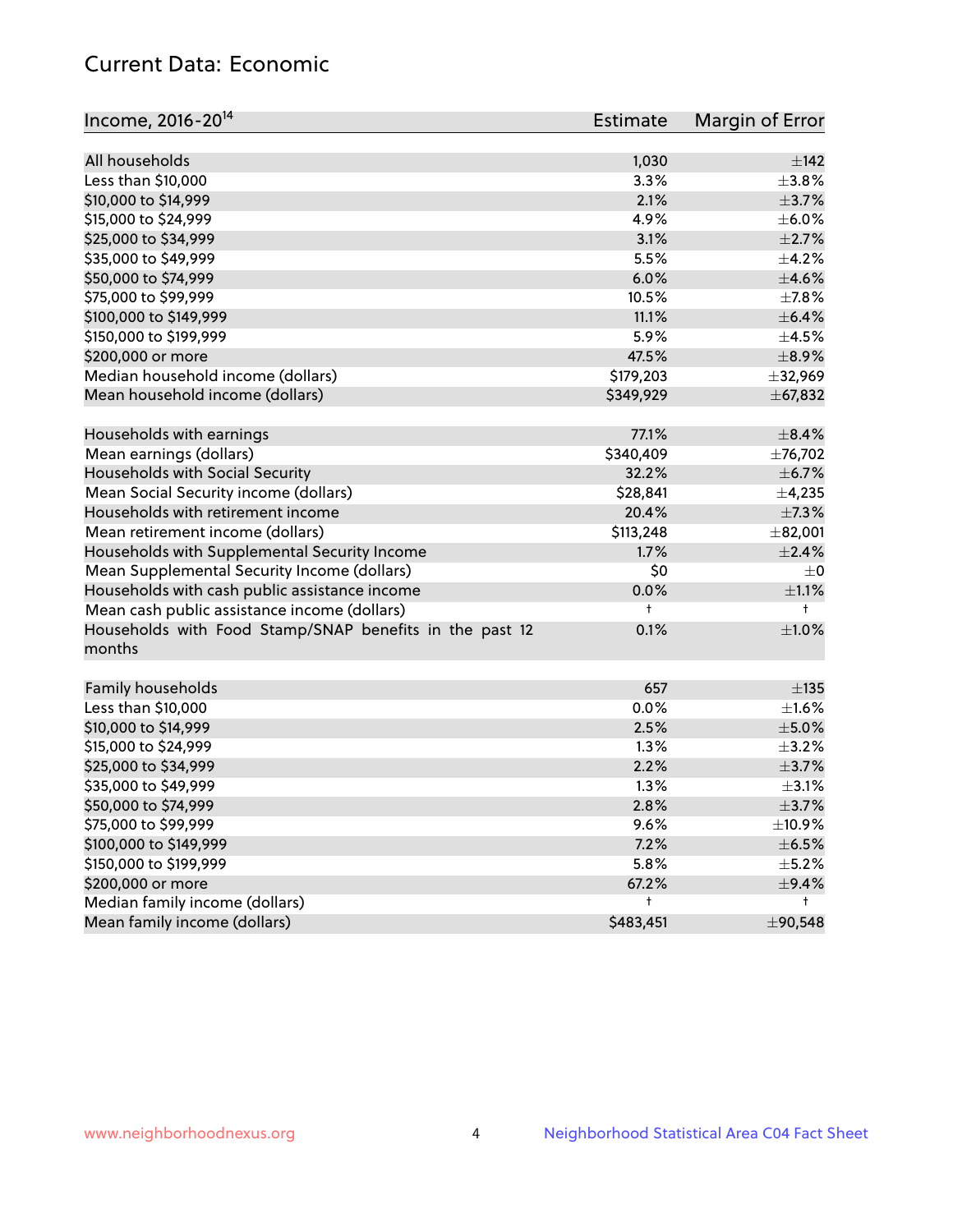# Current Data: Economic, continued...

| Income, 2016-20, continued <sup>15</sup>                              | <b>Estimate</b> | <b>Margin of Error</b> |
|-----------------------------------------------------------------------|-----------------|------------------------|
|                                                                       |                 |                        |
| Nonfamily households                                                  | 373             | $\pm 100$              |
| Median nonfamily income (dollars)                                     | \$73,072        | $±$ 21,849             |
| Mean nonfamily income (dollars)                                       | \$114,494       | ±42,433                |
| Median earnings for workers (dollars)                                 | \$92,173        | ±13,486                |
| Median earnings for male full-time, year-round workers<br>(dollars)   | t               | $^+$                   |
| Median earnings for female full-time, year-round workers<br>(dollars) | \$69,873        | ±14,203                |
| Per capita income (dollars)                                           | \$161,742       | ±25,923                |
| Families Below Poverty Level, 2016-20 <sup>16</sup>                   | <b>Estimate</b> | <b>Margin of Error</b> |
|                                                                       |                 |                        |
| <b>All Families</b>                                                   | 657             | $\pm$ 135              |
| Percent below poverty                                                 | 2.8%            | $\pm$ 5.2%             |
| Families with related children under 18 years                         | 215             | $\pm$ 89               |
| Percent below poverty                                                 | 1.0%            | ±9.7%                  |
| Families with related children under 5 years only                     | 54              | $\pm$ 58               |
| Percent below poverty                                                 | 0.0%            | ±34.7%                 |
| Married couple families                                               | 624             | $\pm$ 140              |
| Percent below poverty                                                 | 3.0%            | $\pm$ 5.4%             |
| Married couple families with related children under 18 years          | 208             | $\pm$ 84               |
| Percent below poverty                                                 | 1.1%            | ±6.8%                  |
| Married couple families with related children under 5 years           | 52              | $\pm$ 53               |
| Percent below poverty                                                 | 0.0%            | ±20.8%                 |
| Families with female householder, no spouse present                   | 14              | $\pm 27$               |
| Percent below poverty                                                 | 0.0%            | ±78.6%                 |
| Families with female householder, no spouse present with              | 4               | $+20$                  |
| related children under 18 years                                       |                 |                        |
| Percent below poverty                                                 | 0.0%            | ±245.2%                |
| Families with female householder, no spouse present with              | 0               | $\pm$ 15               |
| related children under 5 years                                        |                 |                        |
| Percent below poverty                                                 | t               | $^{\dagger}$           |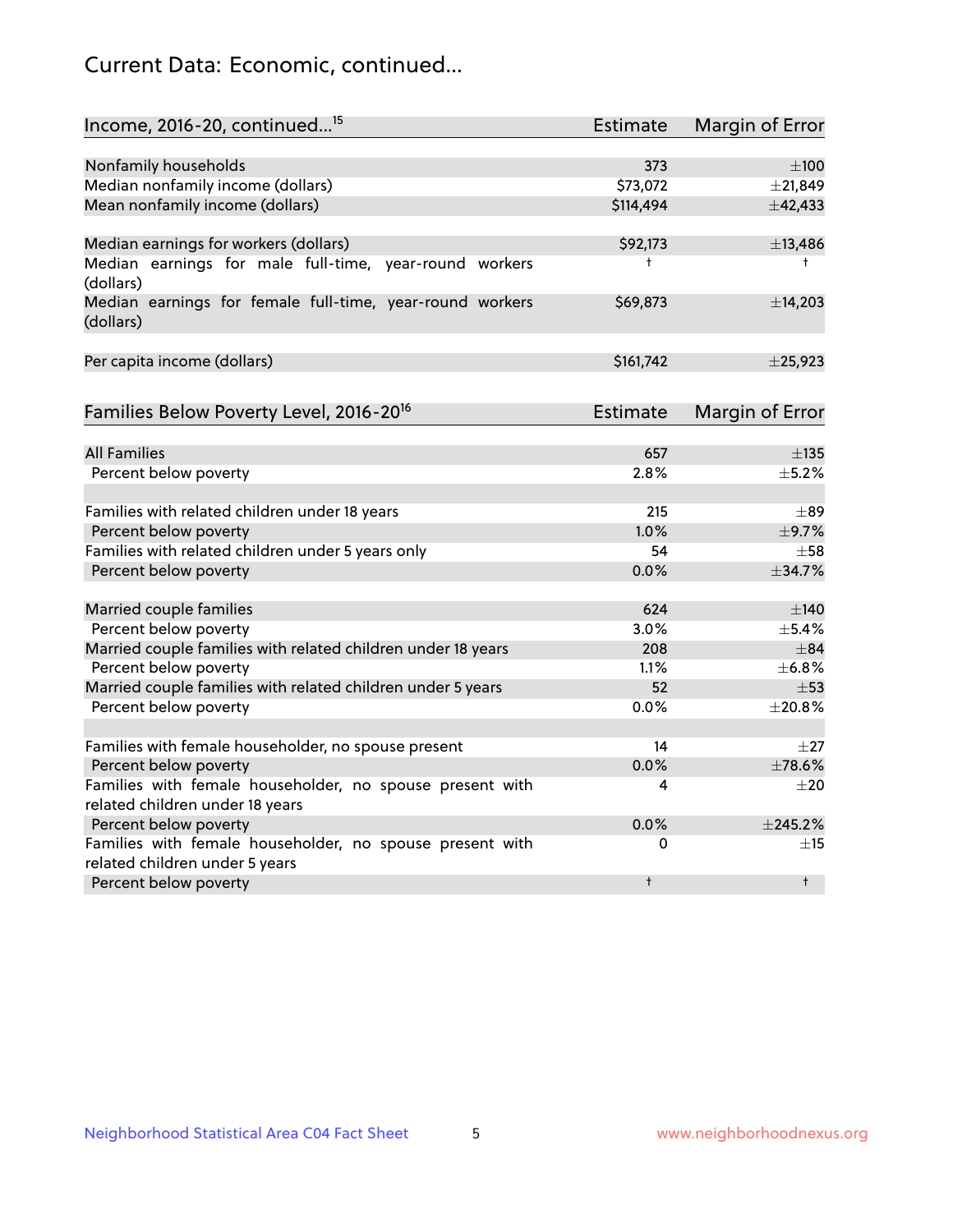# Current Data: Economic, continued...

| People Below Poverty Level, 2016-20 <sup>17</sup> | <b>Estimate</b> | Margin of Error |
|---------------------------------------------------|-----------------|-----------------|
|                                                   |                 |                 |
| Total population                                  | 2,213           | $\pm$ 367       |
| Percent below poverty                             | 3.8%            | $+4.2%$         |
| Population under 18 years                         | 409             | $\pm 171$       |
| Percent below poverty                             | $1.6\%$         | ±10.0%          |
| Population 18 years and over                      | 1,805           | $\pm 273$       |
| Percent below poverty                             | 4.3%            | $\pm$ 4.1%      |
| Population 18 to 64 years                         | 1,181           | ±234            |
| Percent below poverty                             | 5.2%            | $\pm$ 5.4%      |
| Population 65 years and over                      | 624             | $\pm 140$       |
| Percent below poverty                             | 2.6%            | $+5.7%$         |

| Poverty by Race/Ethnicity, 2016-20 <sup>18</sup><br><b>Estimate</b> |         | Margin of Error |  |
|---------------------------------------------------------------------|---------|-----------------|--|
|                                                                     |         |                 |  |
| Non-Hispanic White population                                       | 2,126   | $\pm$ 364       |  |
| Percent below poverty                                               | 4.0%    | $\pm$ 4.3%      |  |
| <b>Black population</b>                                             | 22      | $\pm$ 32        |  |
| Percent below poverty                                               | $0.0\%$ | $\pm$ 49.6%     |  |
| Asian population                                                    | 22      | $\pm$ 38        |  |
| Percent below poverty                                               | $0.0\%$ | $\pm$ 48.4%     |  |
| Hispanic or Latino population                                       | 29      | $\pm$ 47        |  |
| Percent below poverty                                               | $0.0\%$ | $\pm$ 37.1%     |  |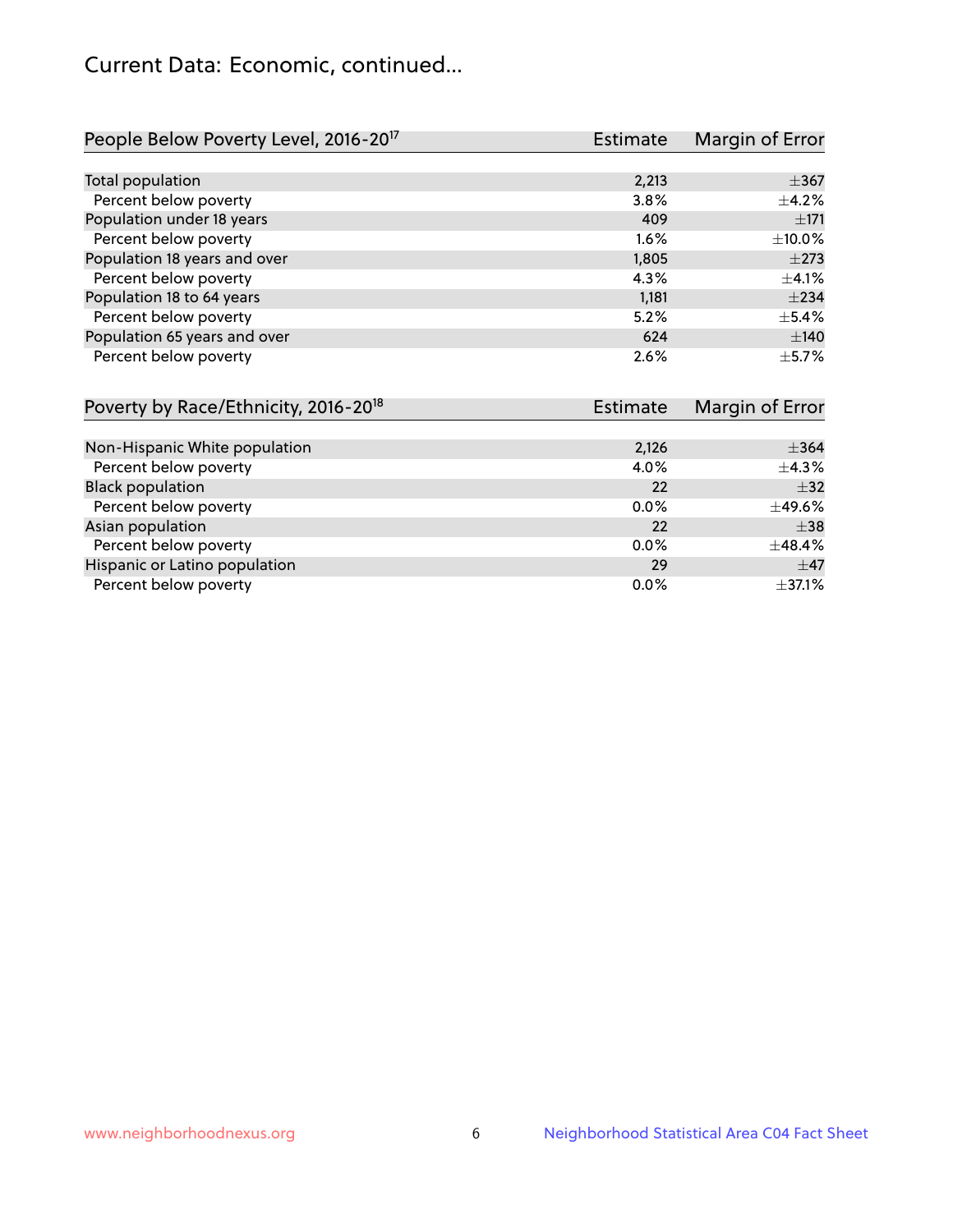# Current Data: Employment

| Employment Status, 2016-20 <sup>19</sup>                                    | <b>Estimate</b> | Margin of Error |
|-----------------------------------------------------------------------------|-----------------|-----------------|
|                                                                             |                 |                 |
| Population 16 years and over                                                | 1,826           | ±271            |
| In labor force                                                              | 60.9%           | $\pm$ 8.5%      |
| Civilian labor force                                                        | 60.8%           | $\pm$ 8.5%      |
| Employed                                                                    | 59.6%           | $\pm$ 8.6%      |
| Unemployed                                                                  | 1.2%            | $\pm$ 3.3%      |
| <b>Armed Forces</b>                                                         | 0.1%            | $\pm 2.7\%$     |
| Not in labor force                                                          | 39.1%           | $\pm$ 8.1%      |
| Civilian labor force                                                        | 1,110           | ±226            |
| <b>Unemployment Rate</b>                                                    | 2.0%            | $\pm$ 5.4%      |
| Females 16 years and over                                                   | 1,000           | $\pm$ 166       |
| In labor force                                                              | 48.7%           | ±12.4%          |
| Civilian labor force                                                        | 48.7%           | ±12.4%          |
| Employed                                                                    | 47.8%           | ±12.4%          |
| Own children of the householder under 6 years                               | 111             | $\pm 102$       |
| All parents in family in labor force                                        | 42.7%           | $\pm$ 41.4%     |
|                                                                             |                 |                 |
| Own children of the householder 6 to 17 years                               | 293             | ±128            |
| All parents in family in labor force                                        | 43.3%           | ±29.3%          |
| Industry, 2016-20 <sup>20</sup>                                             | <b>Estimate</b> | Margin of Error |
|                                                                             |                 |                 |
| Civilian employed population 16 years and over                              | 1,088           | $\pm 225$       |
| Agriculture, forestry, fishing and hunting, and mining                      | 0.4%            | $\pm 2.3\%$     |
| Construction                                                                | 2.4%            | $\pm 3.8\%$     |
| Manufacturing                                                               | 5.6%            | $\pm 4.5\%$     |
| Wholesale trade                                                             | 4.1%            | $\pm 4.6\%$     |
| Retail trade                                                                | 7.2%            | $\pm$ 5.5%      |
| Transportation and warehousing, and utilities                               | 3.0%            | $\pm 2.7\%$     |
| Information                                                                 | 2.8%            | $\pm$ 3.5%      |
| Finance and insurance, and real estate and rental and leasing               | 20.4%           | $\pm$ 7.7%      |
| Professional, scientific, and management, and administrative                | 27.6%           | $\pm$ 9.3%      |
| and waste management services                                               |                 |                 |
| Educational services, and health care and social assistance                 | 15.4%           | $\pm$ 8.3%      |
| Arts, entertainment, and recreation, and accommodation and<br>food services | 7.4%            | $\pm$ 5.3%      |
| Other services, except public administration                                | 2.8%            | $\pm 2.8\%$     |
| Public administration                                                       | 0.9%            | $\pm 2.3\%$     |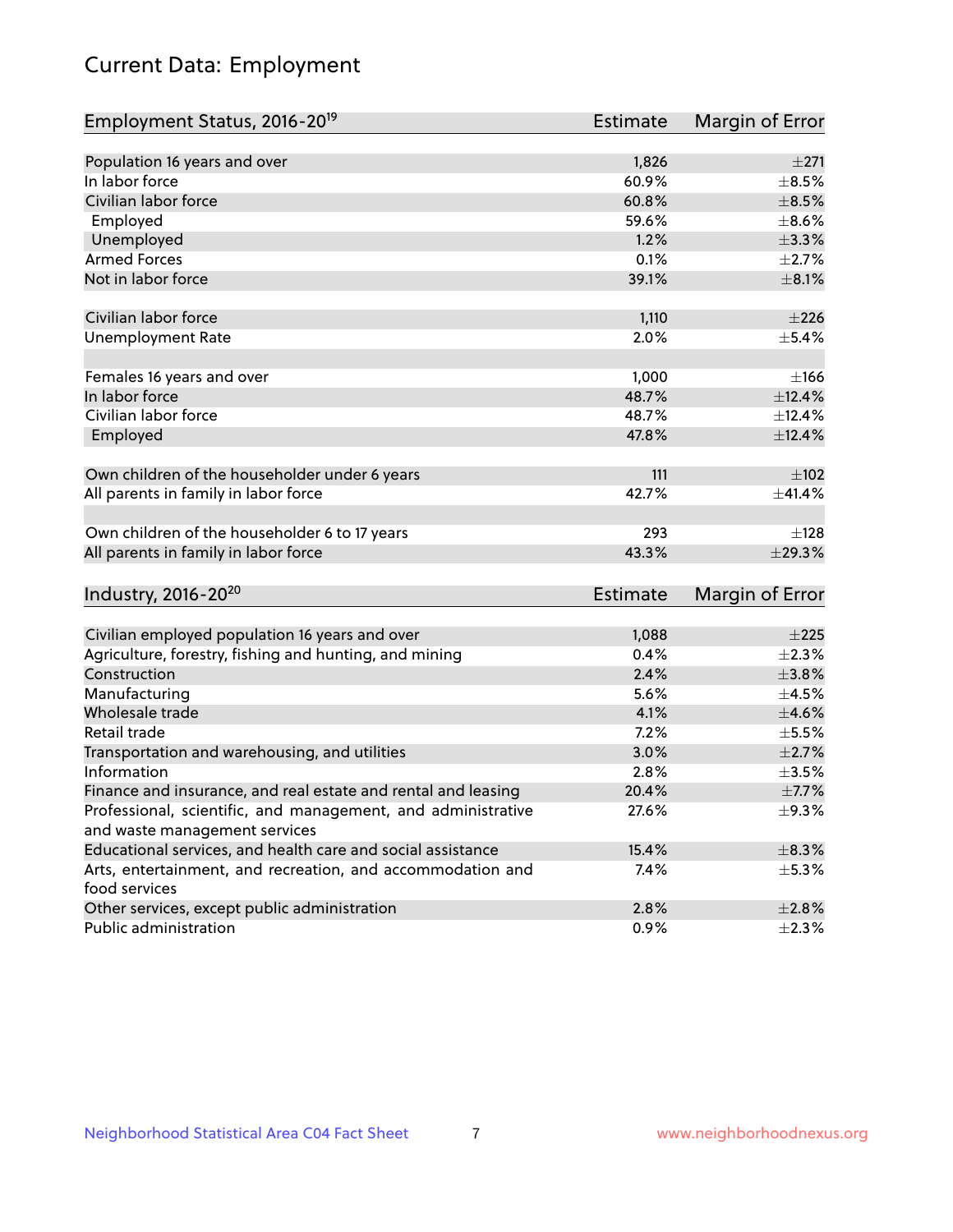# Current Data: Employment, continued...

| Civilian employed population 16 years and over<br>1,088<br>$\pm 225$<br>74.3%<br>$\pm 21.7\%$<br>Management, business, science, and arts occupations<br>4.3%<br>Service occupations<br>±4.3%<br>Sales and office occupations<br>18.0%<br>$\pm 8.1\%$<br>0.4%<br>$\pm 1.3\%$<br>Natural resources, construction, and maintenance occupations<br>Production, transportation, and material moving occupations<br>3.1%<br>$\pm 3.0\%$<br>Class of Worker, 2016-20 <sup>22</sup><br><b>Estimate</b><br>Margin of Error<br>Civilian employed population 16 years and over<br>1,088<br>$\pm 225$<br>$\pm$ 25.4%<br>Private wage and salary workers<br>88.8%<br>Government workers<br>1.6%<br>$\pm$ 3.1%<br>Self-employed in own not incorporated business workers<br>9.6%<br>$\pm$ 5.9%<br>Unpaid family workers<br>0.0%<br>$\pm$ 1.4%<br>Job Flows, 2019 <sup>23</sup><br>2019<br>Total Jobs in Neighborhood Statistical Area<br>510<br>Held by residents of Neighborhood Statistical Area<br>1.2%<br>Held by non-residents of Neighborhood Statistical Area<br>98.8%<br>Jobs by Industry Sector, 2019 <sup>24</sup><br>2019<br>Total Jobs in Neighborhood Statistical Area<br>510<br><b>Goods Producing sectors</b><br>0.2%<br>Trade, Transportation, and Utilities sectors<br>3.3%<br>All Other Services sectors<br>96.5%<br>Total Jobs in Neighborhood Statistical<br>held<br>by<br>Area<br>6<br>Neighborhood Statistical Area residents<br><b>Goods Producing sectors</b><br>16.7%<br>Trade, Transportation, and Utilities sectors<br>16.7%<br>All Other Services sectors<br>66.7%<br>2019<br>Total Jobs in Neighborhood Statistical Area<br>510<br>21.4%<br>Jobs with earnings \$1250/month or less<br>Jobs with earnings \$1251/month to \$3333/month<br>28.8%<br>Jobs with earnings greater than \$3333/month<br>49.8%<br>Neighborhood Statistical<br>Jobs<br>in<br>held<br>by<br>Total<br>Area<br>6<br>Neighborhood Statistical Area residents<br>Jobs with earnings \$1250/month or less<br>16.7%<br>Jobs with earnings \$1251/month to \$3333/month<br>16.7%<br>Jobs with earnings greater than \$3333/month<br>66.7% | Occupation, 2016-20 <sup>21</sup>    | <b>Estimate</b> | Margin of Error |
|---------------------------------------------------------------------------------------------------------------------------------------------------------------------------------------------------------------------------------------------------------------------------------------------------------------------------------------------------------------------------------------------------------------------------------------------------------------------------------------------------------------------------------------------------------------------------------------------------------------------------------------------------------------------------------------------------------------------------------------------------------------------------------------------------------------------------------------------------------------------------------------------------------------------------------------------------------------------------------------------------------------------------------------------------------------------------------------------------------------------------------------------------------------------------------------------------------------------------------------------------------------------------------------------------------------------------------------------------------------------------------------------------------------------------------------------------------------------------------------------------------------------------------------------------------------------------------------------------------------------------------------------------------------------------------------------------------------------------------------------------------------------------------------------------------------------------------------------------------------------------------------------------------------------------------------------------------------------------------------------------------------------------------------------------------------------------------------------------------------------------|--------------------------------------|-----------------|-----------------|
|                                                                                                                                                                                                                                                                                                                                                                                                                                                                                                                                                                                                                                                                                                                                                                                                                                                                                                                                                                                                                                                                                                                                                                                                                                                                                                                                                                                                                                                                                                                                                                                                                                                                                                                                                                                                                                                                                                                                                                                                                                                                                                                           |                                      |                 |                 |
|                                                                                                                                                                                                                                                                                                                                                                                                                                                                                                                                                                                                                                                                                                                                                                                                                                                                                                                                                                                                                                                                                                                                                                                                                                                                                                                                                                                                                                                                                                                                                                                                                                                                                                                                                                                                                                                                                                                                                                                                                                                                                                                           |                                      |                 |                 |
|                                                                                                                                                                                                                                                                                                                                                                                                                                                                                                                                                                                                                                                                                                                                                                                                                                                                                                                                                                                                                                                                                                                                                                                                                                                                                                                                                                                                                                                                                                                                                                                                                                                                                                                                                                                                                                                                                                                                                                                                                                                                                                                           |                                      |                 |                 |
|                                                                                                                                                                                                                                                                                                                                                                                                                                                                                                                                                                                                                                                                                                                                                                                                                                                                                                                                                                                                                                                                                                                                                                                                                                                                                                                                                                                                                                                                                                                                                                                                                                                                                                                                                                                                                                                                                                                                                                                                                                                                                                                           |                                      |                 |                 |
|                                                                                                                                                                                                                                                                                                                                                                                                                                                                                                                                                                                                                                                                                                                                                                                                                                                                                                                                                                                                                                                                                                                                                                                                                                                                                                                                                                                                                                                                                                                                                                                                                                                                                                                                                                                                                                                                                                                                                                                                                                                                                                                           |                                      |                 |                 |
|                                                                                                                                                                                                                                                                                                                                                                                                                                                                                                                                                                                                                                                                                                                                                                                                                                                                                                                                                                                                                                                                                                                                                                                                                                                                                                                                                                                                                                                                                                                                                                                                                                                                                                                                                                                                                                                                                                                                                                                                                                                                                                                           |                                      |                 |                 |
|                                                                                                                                                                                                                                                                                                                                                                                                                                                                                                                                                                                                                                                                                                                                                                                                                                                                                                                                                                                                                                                                                                                                                                                                                                                                                                                                                                                                                                                                                                                                                                                                                                                                                                                                                                                                                                                                                                                                                                                                                                                                                                                           |                                      |                 |                 |
|                                                                                                                                                                                                                                                                                                                                                                                                                                                                                                                                                                                                                                                                                                                                                                                                                                                                                                                                                                                                                                                                                                                                                                                                                                                                                                                                                                                                                                                                                                                                                                                                                                                                                                                                                                                                                                                                                                                                                                                                                                                                                                                           |                                      |                 |                 |
|                                                                                                                                                                                                                                                                                                                                                                                                                                                                                                                                                                                                                                                                                                                                                                                                                                                                                                                                                                                                                                                                                                                                                                                                                                                                                                                                                                                                                                                                                                                                                                                                                                                                                                                                                                                                                                                                                                                                                                                                                                                                                                                           |                                      |                 |                 |
|                                                                                                                                                                                                                                                                                                                                                                                                                                                                                                                                                                                                                                                                                                                                                                                                                                                                                                                                                                                                                                                                                                                                                                                                                                                                                                                                                                                                                                                                                                                                                                                                                                                                                                                                                                                                                                                                                                                                                                                                                                                                                                                           |                                      |                 |                 |
|                                                                                                                                                                                                                                                                                                                                                                                                                                                                                                                                                                                                                                                                                                                                                                                                                                                                                                                                                                                                                                                                                                                                                                                                                                                                                                                                                                                                                                                                                                                                                                                                                                                                                                                                                                                                                                                                                                                                                                                                                                                                                                                           |                                      |                 |                 |
|                                                                                                                                                                                                                                                                                                                                                                                                                                                                                                                                                                                                                                                                                                                                                                                                                                                                                                                                                                                                                                                                                                                                                                                                                                                                                                                                                                                                                                                                                                                                                                                                                                                                                                                                                                                                                                                                                                                                                                                                                                                                                                                           |                                      |                 |                 |
|                                                                                                                                                                                                                                                                                                                                                                                                                                                                                                                                                                                                                                                                                                                                                                                                                                                                                                                                                                                                                                                                                                                                                                                                                                                                                                                                                                                                                                                                                                                                                                                                                                                                                                                                                                                                                                                                                                                                                                                                                                                                                                                           |                                      |                 |                 |
|                                                                                                                                                                                                                                                                                                                                                                                                                                                                                                                                                                                                                                                                                                                                                                                                                                                                                                                                                                                                                                                                                                                                                                                                                                                                                                                                                                                                                                                                                                                                                                                                                                                                                                                                                                                                                                                                                                                                                                                                                                                                                                                           |                                      |                 |                 |
|                                                                                                                                                                                                                                                                                                                                                                                                                                                                                                                                                                                                                                                                                                                                                                                                                                                                                                                                                                                                                                                                                                                                                                                                                                                                                                                                                                                                                                                                                                                                                                                                                                                                                                                                                                                                                                                                                                                                                                                                                                                                                                                           |                                      |                 |                 |
|                                                                                                                                                                                                                                                                                                                                                                                                                                                                                                                                                                                                                                                                                                                                                                                                                                                                                                                                                                                                                                                                                                                                                                                                                                                                                                                                                                                                                                                                                                                                                                                                                                                                                                                                                                                                                                                                                                                                                                                                                                                                                                                           |                                      |                 |                 |
|                                                                                                                                                                                                                                                                                                                                                                                                                                                                                                                                                                                                                                                                                                                                                                                                                                                                                                                                                                                                                                                                                                                                                                                                                                                                                                                                                                                                                                                                                                                                                                                                                                                                                                                                                                                                                                                                                                                                                                                                                                                                                                                           |                                      |                 |                 |
|                                                                                                                                                                                                                                                                                                                                                                                                                                                                                                                                                                                                                                                                                                                                                                                                                                                                                                                                                                                                                                                                                                                                                                                                                                                                                                                                                                                                                                                                                                                                                                                                                                                                                                                                                                                                                                                                                                                                                                                                                                                                                                                           |                                      |                 |                 |
|                                                                                                                                                                                                                                                                                                                                                                                                                                                                                                                                                                                                                                                                                                                                                                                                                                                                                                                                                                                                                                                                                                                                                                                                                                                                                                                                                                                                                                                                                                                                                                                                                                                                                                                                                                                                                                                                                                                                                                                                                                                                                                                           |                                      |                 |                 |
|                                                                                                                                                                                                                                                                                                                                                                                                                                                                                                                                                                                                                                                                                                                                                                                                                                                                                                                                                                                                                                                                                                                                                                                                                                                                                                                                                                                                                                                                                                                                                                                                                                                                                                                                                                                                                                                                                                                                                                                                                                                                                                                           |                                      |                 |                 |
|                                                                                                                                                                                                                                                                                                                                                                                                                                                                                                                                                                                                                                                                                                                                                                                                                                                                                                                                                                                                                                                                                                                                                                                                                                                                                                                                                                                                                                                                                                                                                                                                                                                                                                                                                                                                                                                                                                                                                                                                                                                                                                                           |                                      |                 |                 |
|                                                                                                                                                                                                                                                                                                                                                                                                                                                                                                                                                                                                                                                                                                                                                                                                                                                                                                                                                                                                                                                                                                                                                                                                                                                                                                                                                                                                                                                                                                                                                                                                                                                                                                                                                                                                                                                                                                                                                                                                                                                                                                                           |                                      |                 |                 |
|                                                                                                                                                                                                                                                                                                                                                                                                                                                                                                                                                                                                                                                                                                                                                                                                                                                                                                                                                                                                                                                                                                                                                                                                                                                                                                                                                                                                                                                                                                                                                                                                                                                                                                                                                                                                                                                                                                                                                                                                                                                                                                                           |                                      |                 |                 |
|                                                                                                                                                                                                                                                                                                                                                                                                                                                                                                                                                                                                                                                                                                                                                                                                                                                                                                                                                                                                                                                                                                                                                                                                                                                                                                                                                                                                                                                                                                                                                                                                                                                                                                                                                                                                                                                                                                                                                                                                                                                                                                                           |                                      |                 |                 |
|                                                                                                                                                                                                                                                                                                                                                                                                                                                                                                                                                                                                                                                                                                                                                                                                                                                                                                                                                                                                                                                                                                                                                                                                                                                                                                                                                                                                                                                                                                                                                                                                                                                                                                                                                                                                                                                                                                                                                                                                                                                                                                                           |                                      |                 |                 |
|                                                                                                                                                                                                                                                                                                                                                                                                                                                                                                                                                                                                                                                                                                                                                                                                                                                                                                                                                                                                                                                                                                                                                                                                                                                                                                                                                                                                                                                                                                                                                                                                                                                                                                                                                                                                                                                                                                                                                                                                                                                                                                                           |                                      |                 |                 |
|                                                                                                                                                                                                                                                                                                                                                                                                                                                                                                                                                                                                                                                                                                                                                                                                                                                                                                                                                                                                                                                                                                                                                                                                                                                                                                                                                                                                                                                                                                                                                                                                                                                                                                                                                                                                                                                                                                                                                                                                                                                                                                                           | Jobs by Earnings, 2019 <sup>25</sup> |                 |                 |
|                                                                                                                                                                                                                                                                                                                                                                                                                                                                                                                                                                                                                                                                                                                                                                                                                                                                                                                                                                                                                                                                                                                                                                                                                                                                                                                                                                                                                                                                                                                                                                                                                                                                                                                                                                                                                                                                                                                                                                                                                                                                                                                           |                                      |                 |                 |
|                                                                                                                                                                                                                                                                                                                                                                                                                                                                                                                                                                                                                                                                                                                                                                                                                                                                                                                                                                                                                                                                                                                                                                                                                                                                                                                                                                                                                                                                                                                                                                                                                                                                                                                                                                                                                                                                                                                                                                                                                                                                                                                           |                                      |                 |                 |
|                                                                                                                                                                                                                                                                                                                                                                                                                                                                                                                                                                                                                                                                                                                                                                                                                                                                                                                                                                                                                                                                                                                                                                                                                                                                                                                                                                                                                                                                                                                                                                                                                                                                                                                                                                                                                                                                                                                                                                                                                                                                                                                           |                                      |                 |                 |
|                                                                                                                                                                                                                                                                                                                                                                                                                                                                                                                                                                                                                                                                                                                                                                                                                                                                                                                                                                                                                                                                                                                                                                                                                                                                                                                                                                                                                                                                                                                                                                                                                                                                                                                                                                                                                                                                                                                                                                                                                                                                                                                           |                                      |                 |                 |
|                                                                                                                                                                                                                                                                                                                                                                                                                                                                                                                                                                                                                                                                                                                                                                                                                                                                                                                                                                                                                                                                                                                                                                                                                                                                                                                                                                                                                                                                                                                                                                                                                                                                                                                                                                                                                                                                                                                                                                                                                                                                                                                           |                                      |                 |                 |
|                                                                                                                                                                                                                                                                                                                                                                                                                                                                                                                                                                                                                                                                                                                                                                                                                                                                                                                                                                                                                                                                                                                                                                                                                                                                                                                                                                                                                                                                                                                                                                                                                                                                                                                                                                                                                                                                                                                                                                                                                                                                                                                           |                                      |                 |                 |
|                                                                                                                                                                                                                                                                                                                                                                                                                                                                                                                                                                                                                                                                                                                                                                                                                                                                                                                                                                                                                                                                                                                                                                                                                                                                                                                                                                                                                                                                                                                                                                                                                                                                                                                                                                                                                                                                                                                                                                                                                                                                                                                           |                                      |                 |                 |
|                                                                                                                                                                                                                                                                                                                                                                                                                                                                                                                                                                                                                                                                                                                                                                                                                                                                                                                                                                                                                                                                                                                                                                                                                                                                                                                                                                                                                                                                                                                                                                                                                                                                                                                                                                                                                                                                                                                                                                                                                                                                                                                           |                                      |                 |                 |
|                                                                                                                                                                                                                                                                                                                                                                                                                                                                                                                                                                                                                                                                                                                                                                                                                                                                                                                                                                                                                                                                                                                                                                                                                                                                                                                                                                                                                                                                                                                                                                                                                                                                                                                                                                                                                                                                                                                                                                                                                                                                                                                           |                                      |                 |                 |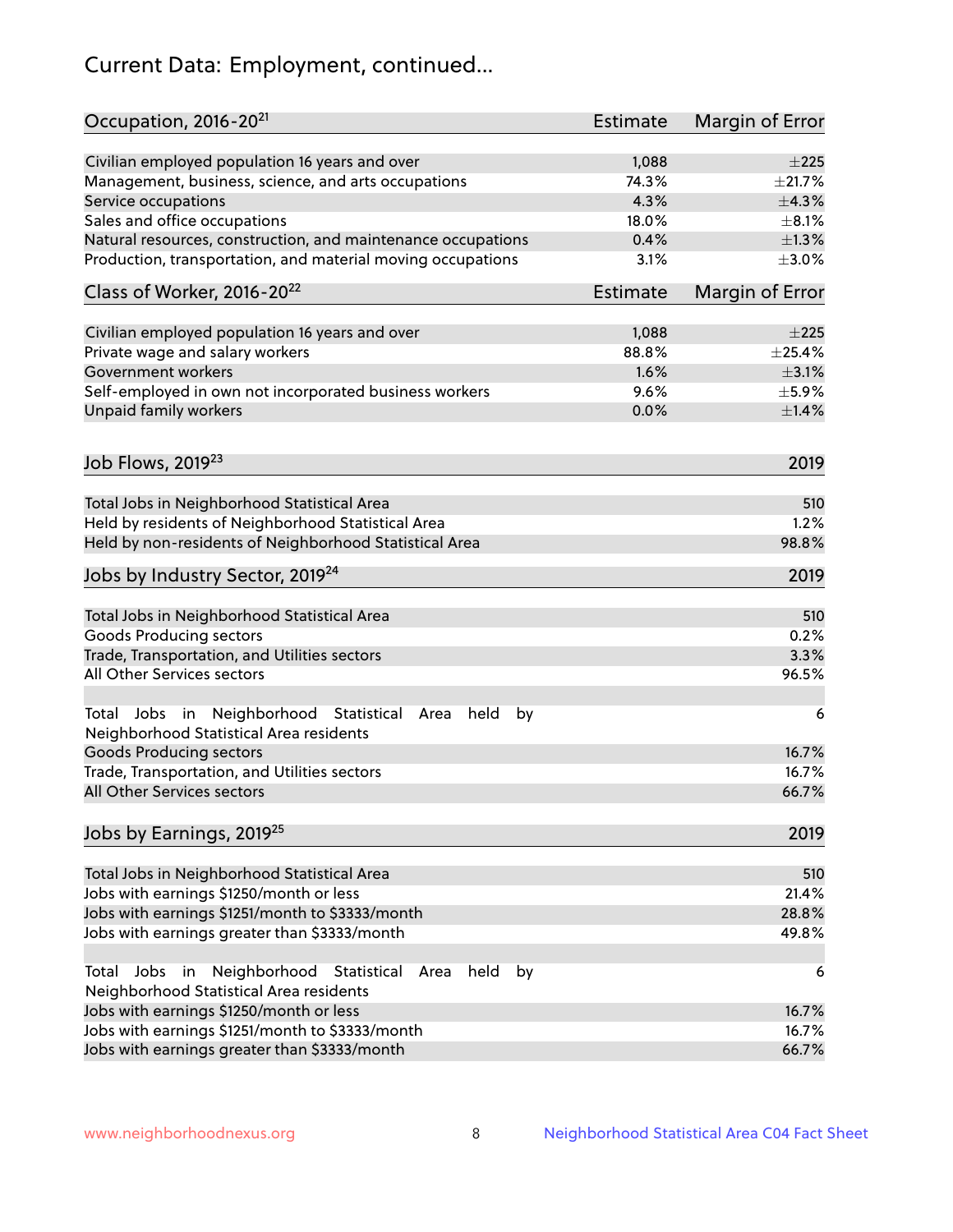# Current Data: Employment, continued...

| Jobs by Age of Worker, 2019 <sup>26</sup>                                                      | 2019  |
|------------------------------------------------------------------------------------------------|-------|
|                                                                                                |       |
| Total Jobs in Neighborhood Statistical Area                                                    | 510   |
| Jobs with workers age 29 or younger                                                            | 18.8% |
| Jobs with workers age 30 to 54                                                                 | 59.8% |
| Jobs with workers age 55 or older                                                              | 21.4% |
|                                                                                                |       |
| Total Jobs in Neighborhood Statistical Area held by<br>Neighborhood Statistical Area residents | 6     |
| Jobs with workers age 29 or younger                                                            | 0.0%  |
| Jobs with workers age 30 to 54                                                                 | 66.7% |
| Jobs with workers age 55 or older                                                              | 33.3% |

### Current Data: Education

| School Enrollment, 2016-20 <sup>27</sup>       | <b>Estimate</b> | Margin of Error |
|------------------------------------------------|-----------------|-----------------|
|                                                |                 |                 |
| Population 3 years and over enrolled in school | 429             | $\pm 165$       |
| Nursery school, preschool                      | 10.3%           | $\pm$ 14.7%     |
| Kindergarten                                   | 7.1%            | $\pm$ 11.1%     |
| Elementary school (grades 1-8)                 | 48.9%           | $\pm$ 12.5%     |
| High school (grades 9-12)                      | 20.0%           | $\pm$ 11.0%     |
| College or graduate school                     | 13.7%           | $\pm$ 12.9%     |

| Educational Attainment, 2016-20 <sup>28</sup> | <b>Estimate</b> | Margin of Error |
|-----------------------------------------------|-----------------|-----------------|
|                                               |                 |                 |
| Population 25 years and over                  | 1,705           | $\pm$ 243       |
| Less than 9th grade                           | 1.5%            | $\pm$ 3.0%      |
| 9th to 12th grade, no diploma                 | 0.3%            | $\pm$ 1.9%      |
| High school graduate (includes equivalency)   | 4.6%            | $\pm 2.9\%$     |
| Some college, no degree                       | 3.8%            | $\pm 2.7\%$     |
| Associate's degree                            | 2.0%            | $\pm 2.1\%$     |
| Bachelor's degree                             | 44.3%           | $\pm 8.0\%$     |
| Graduate or professional degree               | 43.5%           | $\pm$ 8.6%      |
|                                               |                 |                 |
| Percent high school graduate or higher        | 98.2%           | $\pm$ 6.4%      |
| Percent bachelor's degree or higher           | 87.8%           | $\pm$ 7.7%      |
|                                               |                 |                 |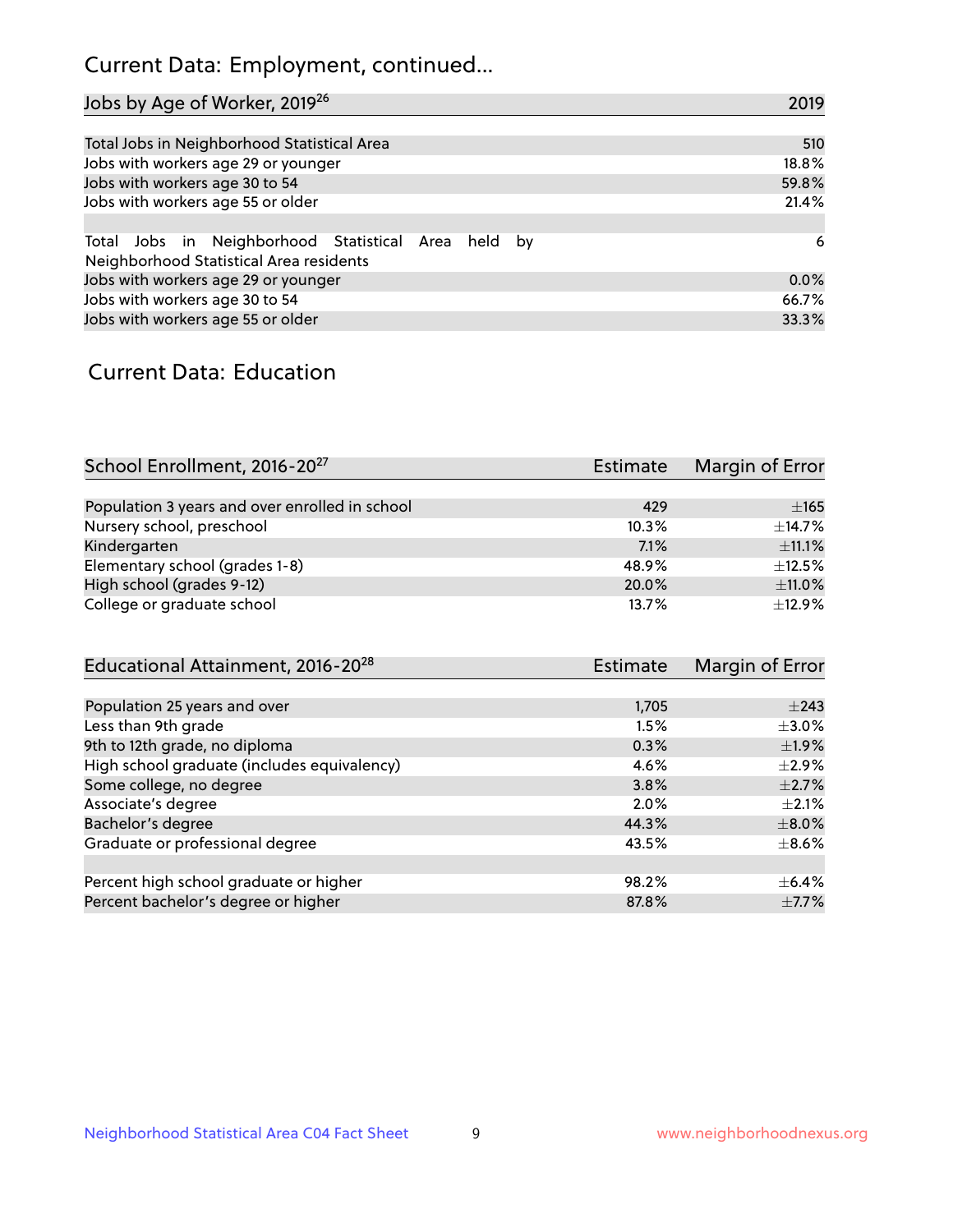# Current Data: Housing

| Households by Type, 2016-20 <sup>29</sup>            | <b>Estimate</b> | Margin of Error |
|------------------------------------------------------|-----------------|-----------------|
|                                                      |                 |                 |
| Total households                                     | 1,030           | $\pm$ 142       |
| Family households (families)                         | 63.8%           | $\pm$ 9.7%      |
| With own children under 18 years                     | 20.5%           | $\pm$ 7.5%      |
| Married-couple family                                | 60.5%           | ±9.8%           |
| With own children of the householder under 18 years  | 19.9%           | $\pm$ 7.2%      |
| Male householder, no spouse present, family          | 1.9%            | $\pm 2.6\%$     |
| With own children of the householder under 18 years  | 0.2%            | $\pm 1.3\%$     |
| Female householder, no spouse present, family        | 1.3%            | $\pm 2.4\%$     |
| With own children of the householder under 18 years  | 0.4%            | $\pm1.7\%$      |
| Nonfamily households                                 | 36.2%           | $\pm$ 8.3%      |
| Householder living alone                             | 30.6%           | $\pm$ 8.5%      |
| 65 years and over                                    | 15.7%           | $\pm$ 6.7%      |
|                                                      |                 |                 |
| Households with one or more people under 18 years    | 20.9%           | $\pm$ 7.5%      |
| Households with one or more people 65 years and over | 42.2%           | $\pm$ 9.2%      |
| Average household size                               | 2.15            | $\pm$ 0.20      |
| Average family size                                  | 2.69            | $\pm$ 0.17      |
| Housing Occupancy, 2016-20 <sup>30</sup>             | <b>Estimate</b> | Margin of Error |
|                                                      | 1,214           | ±180            |
| Total housing units                                  |                 |                 |
| Occupied housing units                               | 84.9%           | ±17.2%          |
| Vacant housing units                                 | 15.1%           | ±13.6%          |
| Homeowner vacancy rate                               | 3.8             | ±5.9            |
| Rental vacancy rate                                  | 17.6            | $\pm 30.0$      |
| Units in Structure, 2016-20 <sup>31</sup>            | Estimate        | Margin of Error |
| Total housing units                                  | 1,214           | $\pm 180$       |
| 1-unit, detached                                     | 46.2%           | $\pm 4.5\%$     |
| 1-unit, attached                                     | 8.0%            | $\pm$ 5.3%      |
| 2 units                                              | 0.0%            | $\pm$ 0.9%      |
|                                                      | 1.2%            | $\pm1.7\%$      |
| 3 or 4 units                                         |                 |                 |
| 5 to 9 units                                         | 1.8%            | $\pm 3.5\%$     |
| 10 to 19 units                                       | 4.5%            | $\pm 3.6\%$     |
| 20 or more units                                     | 38.3%           | ±13.2%          |
| Mobile home                                          | 0.0%            | $\pm$ 0.9%      |
| Boat, RV, van, etc.                                  | $0.0\%$         | $\pm$ 0.9%      |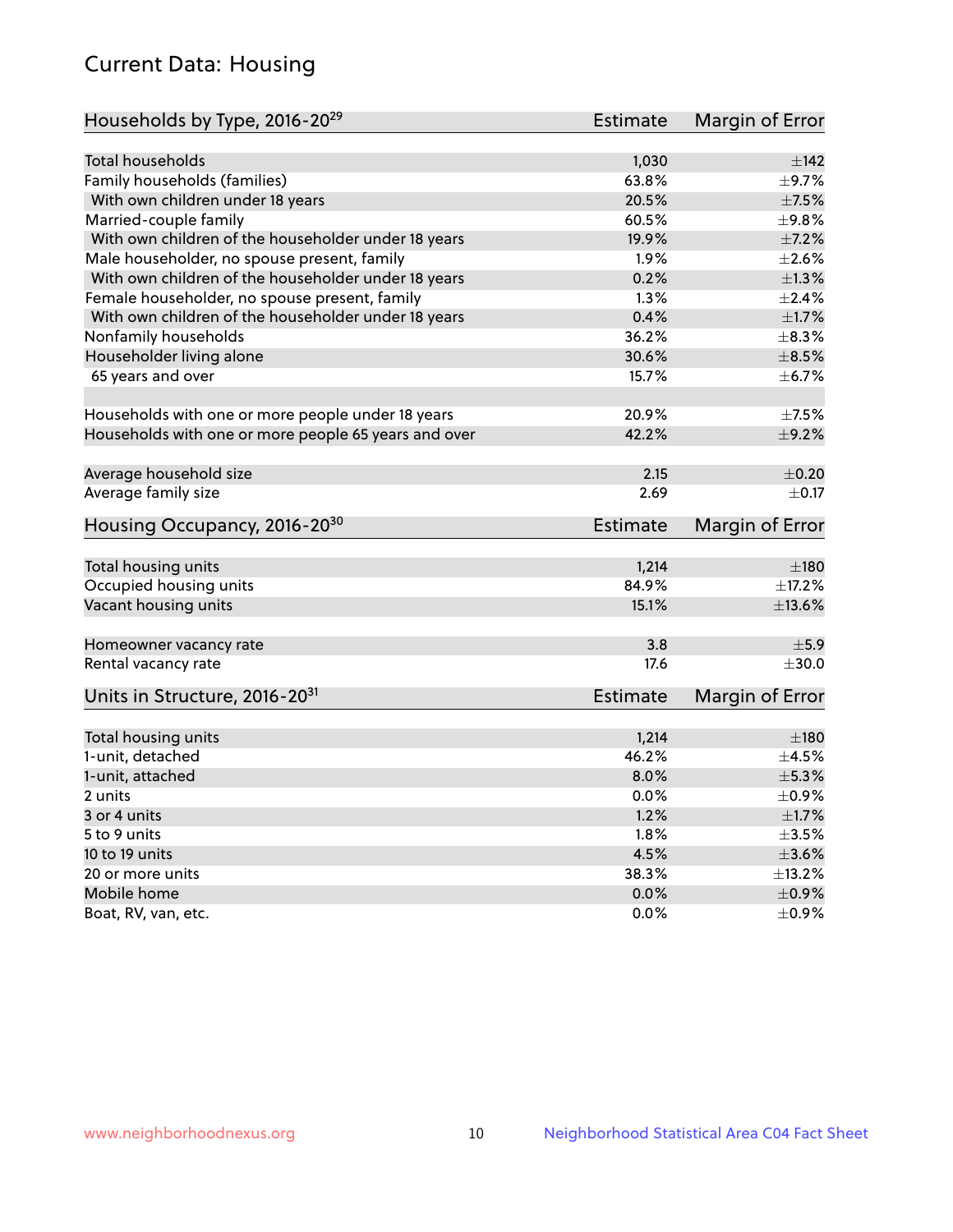# Current Data: Housing, continued...

| Year Structure Built, 2016-20 <sup>32</sup>    | <b>Estimate</b> | <b>Margin of Error</b> |
|------------------------------------------------|-----------------|------------------------|
| Total housing units                            | 1,214           | $\pm$ 180              |
| Built 2014 or later                            | 4.3%            | $\pm$ 3.7%             |
| Built 2010 to 2013                             | 1.6%            | $\pm 2.5\%$            |
| Built 2000 to 2009                             | 16.3%           | ±12.3%                 |
| Built 1990 to 1999                             | 7.2%            | $\pm$ 5.0%             |
| Built 1980 to 1989                             | 25.8%           | $\pm$ 8.1%             |
| Built 1970 to 1979                             | 6.7%            | $\pm$ 5.2%             |
| Built 1960 to 1969                             | 8.5%            | ±4.3%                  |
| Built 1950 to 1959                             | 5.4%            | $\pm 4.0\%$            |
| Built 1940 to 1949                             | 5.6%            | $\pm$ 4.1%             |
| Built 1939 or earlier                          | 18.6%           | $\pm$ 5.9%             |
| Housing Tenure, 2016-2033                      | <b>Estimate</b> | Margin of Error        |
| Occupied housing units                         | 1,030           | $\pm$ 142              |
| Owner-occupied                                 | 80.0%           | $\pm$ 8.0%             |
| Renter-occupied                                | 20.0%           | $\pm$ 6.9%             |
| Average household size of owner-occupied unit  | 2.32            | $\pm$ 0.19             |
| Average household size of renter-occupied unit | 1.45            | $\pm$ 0.30             |
| Residence 1 Year Ago, 2016-20 <sup>34</sup>    | <b>Estimate</b> | <b>Margin of Error</b> |
| Population 1 year and over                     | 2,188           | $\pm$ 358              |
| Same house                                     | 86.8%           | $\pm$ 4.0%             |
| Different house in the U.S.                    | 13.2%           | $\pm$ 8.3%             |
| Same county                                    | 6.6%            | $\pm$ 6.0%             |
| Different county                               | 6.6%            | $\pm$ 5.9%             |
| Same state                                     | 5.0%            | $\pm$ 5.7%             |
| Different state                                | 1.6%            | ±1.9%                  |
| Abroad                                         | 0.0%            | $\pm$ 0.5%             |
| Value of Housing Unit, 2016-20 <sup>35</sup>   | <b>Estimate</b> | Margin of Error        |
| Owner-occupied units                           | 824             | ±141                   |
| Less than \$50,000                             | 0.0%            | $\pm$ 3.7%             |
| \$50,000 to \$99,999                           | 0.2%            | $\pm$ 3.1%             |
| \$100,000 to \$149,999                         | 1.0%            | $\pm 2.4\%$            |
| \$150,000 to \$199,999                         | 0.2%            | $\pm 2.0\%$            |
| \$200,000 to \$299,999                         | 2.0%            | $\pm 2.7\%$            |
| \$300,000 to \$499,999                         | 7.0%            | $\pm$ 6.4%             |
| \$500,000 to \$999,999                         | 33.1%           | $\pm$ 10.5%            |
| \$1,000,000 or more                            | 56.5%           | ±13.9%                 |
| Mortgage Status, 2016-20 <sup>36</sup>         | <b>Estimate</b> | Margin of Error        |
| Owner-occupied units                           | 824             | ±141                   |
| Housing units with a mortgage                  | 52.5%           | $\pm$ 11.1%            |

Neighborhood Statistical Area C04 Fact Sheet 11 11 www.neighborhoodnexus.org

Housing units without a mortgage  $\pm 15.2\%$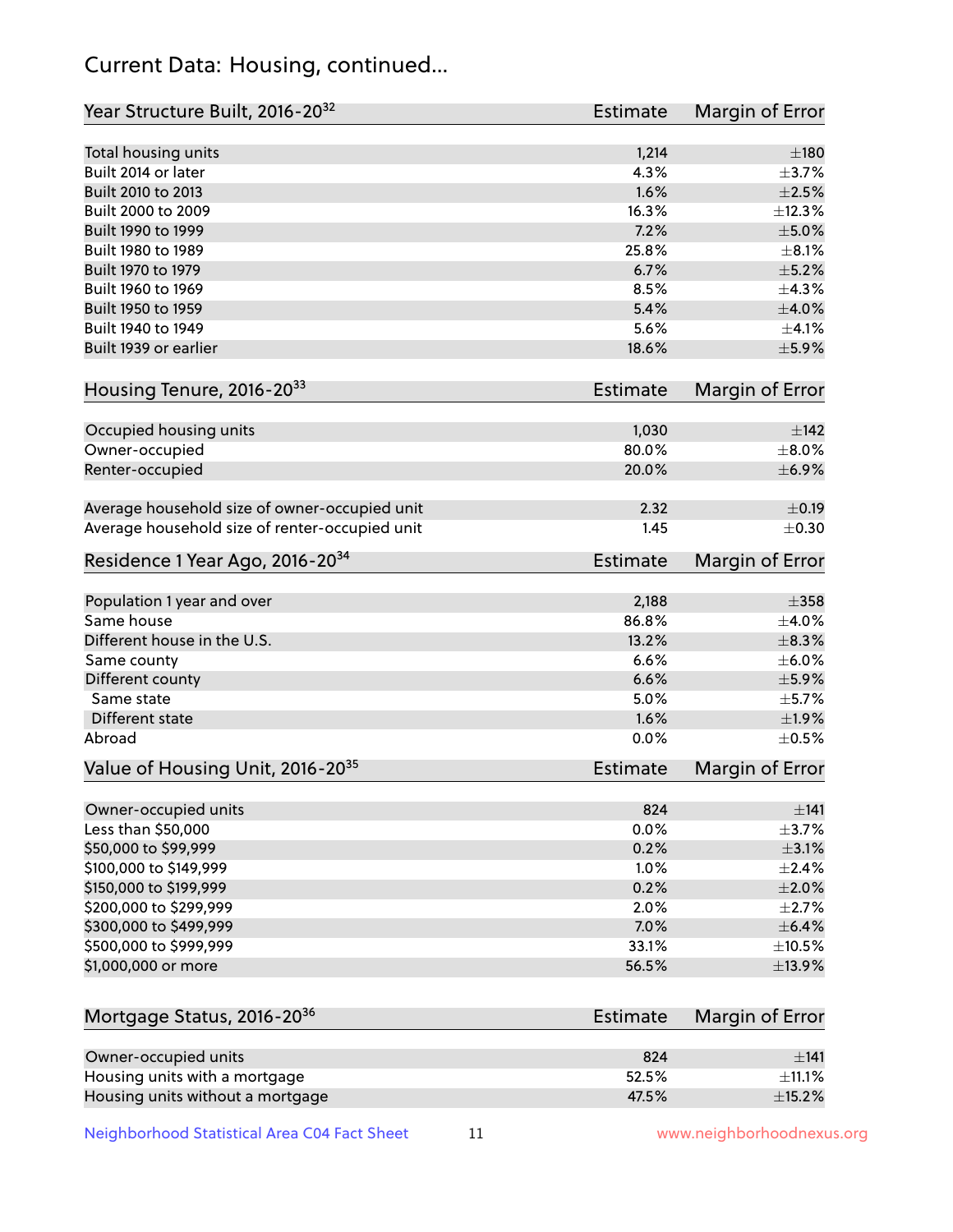# Current Data: Housing, continued...

| Selected Monthly Owner Costs, 2016-20 <sup>37</sup> | Estimate   | Margin of Error |
|-----------------------------------------------------|------------|-----------------|
|                                                     |            |                 |
| Housing units with a mortgage                       | 432        | ±118            |
| Less than \$300                                     | 0.0%       | $\pm$ 3.5%      |
| \$300 to \$499                                      | 0.0%       | $\pm 3.5\%$     |
| \$500 to \$999                                      | 0.6%       | $\pm$ 5.8%      |
| \$1,000 to \$1,499                                  | 3.2%       | $\pm$ 6.1%      |
| \$1,500 to \$1,999                                  | 0.5%       | ±1.9%           |
| \$2,000 to \$2,999                                  | 11.4%      | ±11.0%          |
| \$3,000 or more                                     | 84.2%      | ±13.3%          |
|                                                     |            |                 |
| Median (dollars)                                    | $\ddagger$ | $\ddagger$      |
|                                                     |            |                 |
| Housing units without a mortgage                    | 392        | ±142            |
| Less than \$150                                     | 0.0%       | $\pm$ 3.9%      |
| \$150 to \$249                                      | 0.0%       | $\pm$ 3.9%      |
| \$250 to \$349                                      | 4.9%       | $\pm$ 10.9%     |
| \$350 to \$499                                      | 0.0%       | $\pm$ 3.9%      |
| \$500 to \$699                                      | 1.5%       | $\pm$ 6.4%      |
| \$700 or more                                       | 93.5%      | $\pm$ 8.9%      |
|                                                     |            |                 |
| Median (dollars)                                    | $\ddagger$ | $\ddagger$      |

| Selected Monthly Owner Costs as a Percentage of | <b>Estimate</b> | Margin of Error |
|-------------------------------------------------|-----------------|-----------------|
| Household Income, 2016-20 <sup>38</sup>         |                 |                 |
|                                                 |                 |                 |
| Housing units with a mortgage <sup>39</sup>     | 418             | $\pm$ 141       |
| Less than 20.0 percent                          | 67.8%           | $\pm$ 17.5%     |
| 20.0 to 24.9 percent                            | 7.7%            | $\pm$ 7.4%      |
| 25.0 to 29.9 percent                            | 3.1%            | $\pm$ 5.0%      |
| 30.0 to 34.9 percent                            | 2.1%            | $\pm$ 3.5%      |
| 35.0 percent or more                            | 19.4%           | $\pm$ 12.9%     |
|                                                 |                 |                 |
| Housing units without a mortgage <sup>40</sup>  | 380             | $\pm$ 138       |
| Less than 10.0 percent                          | 33.3%           | $\pm$ 15.3%     |
| 10.0 to 14.9 percent                            | 6.6%            | $\pm$ 5.9%      |
| 15.0 to 19.9 percent                            | 10.0%           | $\pm$ 8.8%      |
| 20.0 to 24.9 percent                            | 6.3%            | $\pm$ 11.1%     |
| 25.0 to 29.9 percent                            | 4.7%            | $\pm$ 6.3%      |
| 30.0 to 34.9 percent                            | 4.1%            | $\pm$ 6.3%      |
| 35.0 percent or more                            | 35.0%           | $\pm 20.8\%$    |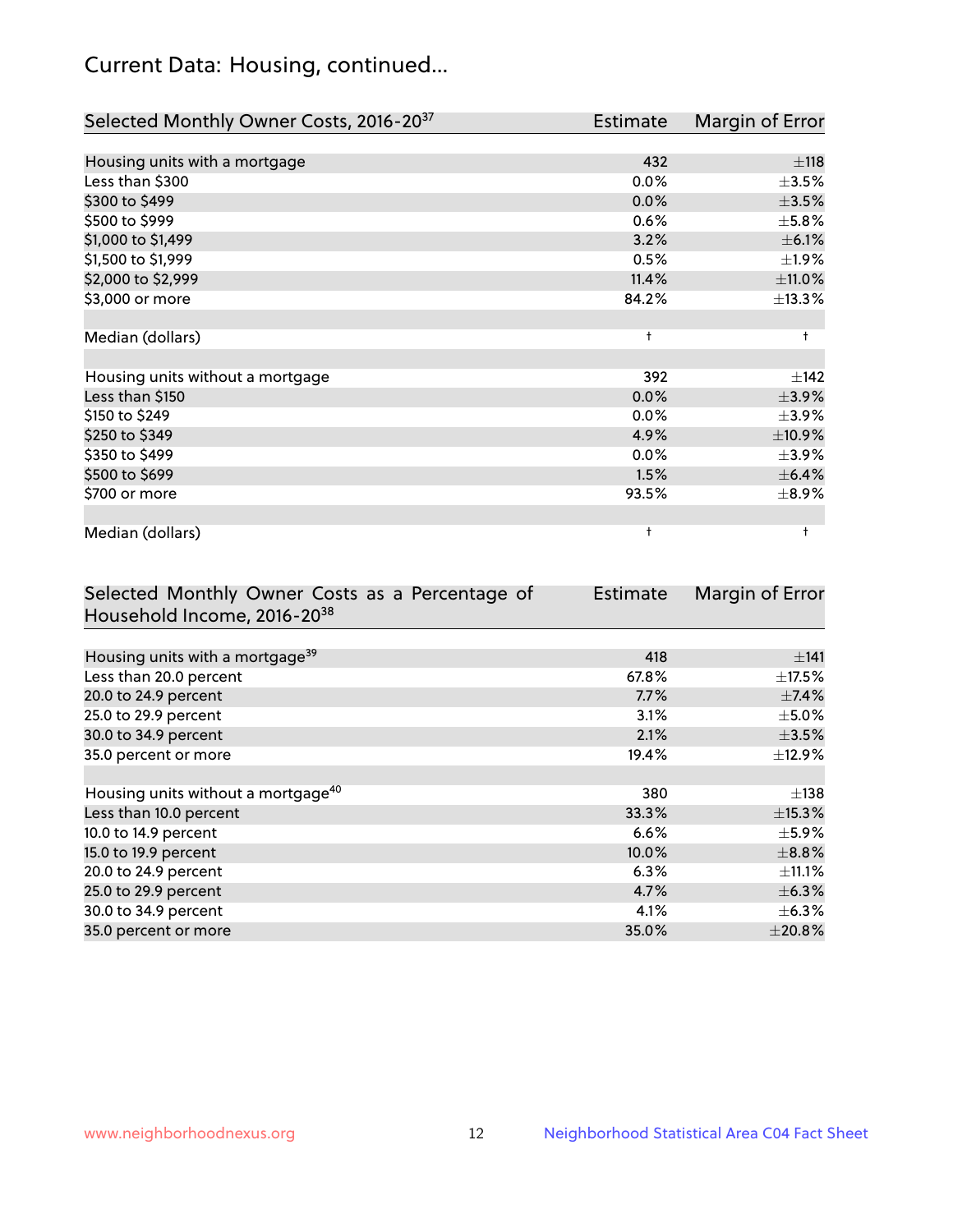# Current Data: Housing, continued...

| Gross Rent, 2016-20 <sup>41</sup>               | <b>Estimate</b> | Margin of Error |
|-------------------------------------------------|-----------------|-----------------|
|                                                 |                 |                 |
| Occupied units paying rent                      | 201             | $\pm$ 75        |
| Less than \$200                                 | 0.0%            | $\pm$ 9.3%      |
| \$200 to \$499                                  | 0.0%            | ±13.2%          |
| \$500 to \$749                                  | 2.2%            | ±11.9%          |
| \$750 to \$999                                  | 0.0%            | $\pm$ 9.3%      |
| \$1,000 to \$1,499                              | 27.9%           | ±24.4%          |
| \$1,500 to \$1,999                              | 48.1%           | ±17.6%          |
| \$2,000 or more                                 | 21.9%           | ±22.3%          |
| Median (dollars)                                | \$1,708         | $\pm 165$       |
|                                                 |                 |                 |
| No rent paid                                    | $\overline{4}$  | ±10             |
|                                                 |                 |                 |
| Gross Rent as a Percentage of Household Income, | <b>Estimate</b> | Margin of Error |
| $2016 - 20^{42}$                                |                 |                 |
|                                                 |                 |                 |
| Occupied units paying rent <sup>43</sup>        | 201             | $+92$           |
| Less than 15.0 percent                          | 19.7%           | ±19.8%          |
| 15.0 to 19.9 percent                            | 22.1%           | ±19.8%          |
| 20.0 to 24.9 percent                            | 17.5%           | ±14.8%          |
| 25.0 to 29.9 percent                            | 8.3%            | ±11.0%          |
| 30.0 to 34.9 percent                            | 12.4%           | ±16.2%          |
| 35.0 percent or more                            | 20.1%           | ±18.3%          |

# Current Data: Transportation

| Commuting to Work, 2016-20 <sup>44</sup>  | <b>Estimate</b> | Margin of Error |
|-------------------------------------------|-----------------|-----------------|
|                                           |                 |                 |
| Workers 16 years and over                 | 1,084           | $\pm 201$       |
| Car, truck, or van - drove alone          | 75.1%           | $\pm$ 8.4%      |
| Car, truck, or van - carpooled            | 1.5%            | $\pm 2.1\%$     |
| Public transportation (excluding taxicab) | 0.2%            | $+1.2%$         |
| Walked                                    | 0.5%            | $\pm 1.2\%$     |
| Other means                               | 6.9%            | $\pm$ 5.7%      |
| Worked at home                            | 15.9%           | $\pm$ 9.0%      |
|                                           |                 |                 |
| Mean travel time to work (minutes)        | 25.1            | $\pm$ 5.2       |

| Access to a Vehicle, 2016-20 <sup>45</sup> | Estimate | Margin of Error |
|--------------------------------------------|----------|-----------------|
|                                            |          |                 |
| Occupied housing units                     | 1,030    | ±142            |
| No vehicles available                      | 2.8%     | $+3.5%$         |
| 1 vehicle available                        | 27.1%    | $\pm$ 9.1%      |
| 2 vehicles available                       | 46.0%    | $\pm$ 11.6%     |
| 3 or more vehicles available               | 24.1%    | ±9.8%           |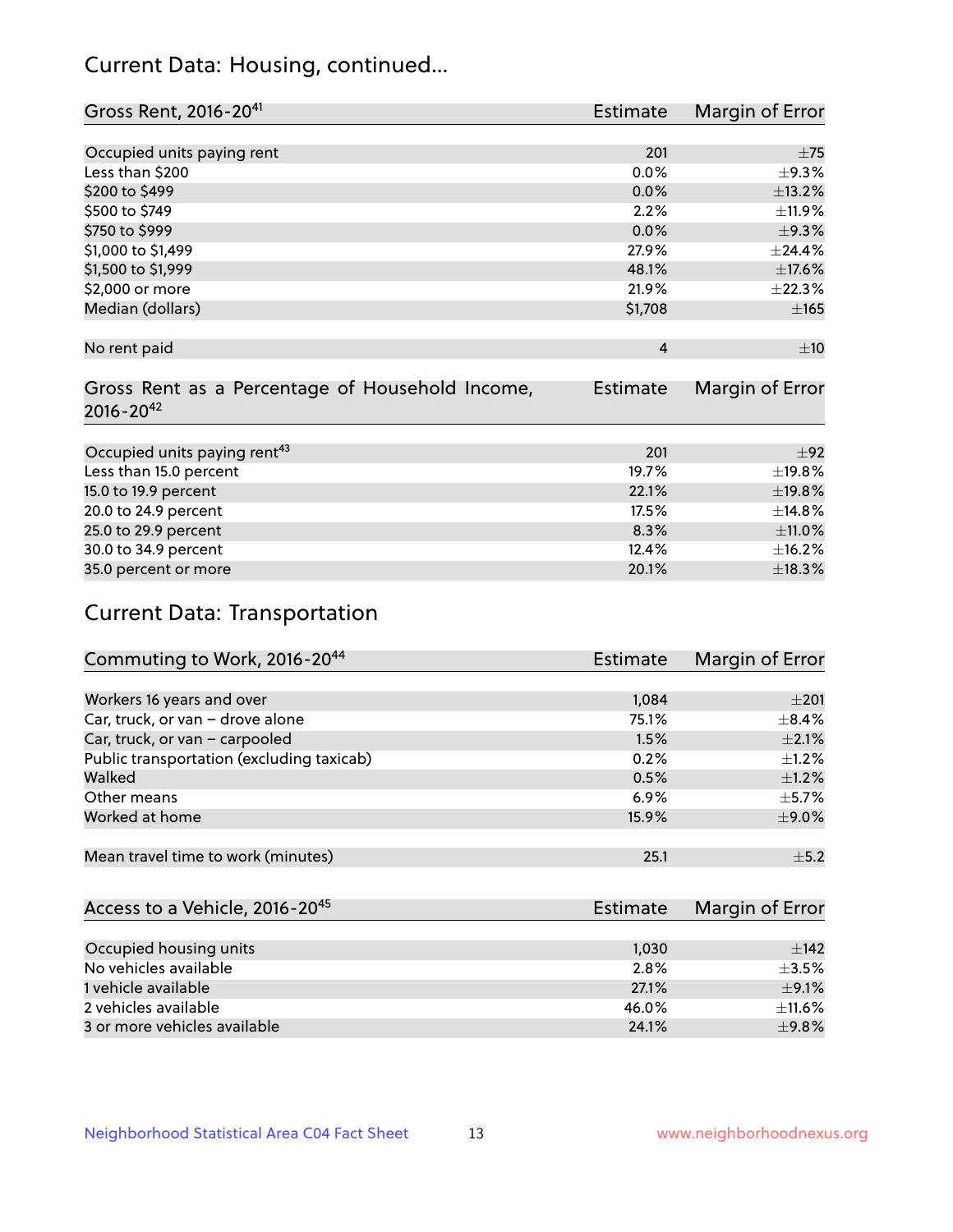# Current Data: Health

| Health Insurance coverage, 2016-2046                    | Estimate | Margin of Error |
|---------------------------------------------------------|----------|-----------------|
|                                                         |          |                 |
| Civilian Noninstitutionalized Population                | 2,212    | $\pm$ 367       |
| With health insurance coverage                          | 99.2%    | $\pm 21.8\%$    |
| With private health insurance coverage                  | 90.8%    | ±20.8%          |
| With public health coverage                             | 26.9%    | $\pm$ 4.7%      |
| No health insurance coverage                            | 0.8%     | $\pm1.8\%$      |
| Civilian Noninstitutionalized Population Under 19 years | 447      | $\pm$ 447       |
| No health insurance coverage                            | 1.7%     | $\pm$ 5.8%      |
|                                                         |          |                 |
| Civilian Noninstitutionalized Population 19 to 64 years | 1,141    | $\pm 213$       |
| In labor force:                                         | 847      | $\pm 175$       |
| Employed:                                               | 826      | $\pm$ 178       |
| With health insurance coverage                          | 99.5%    | $\pm$ 0.5%      |
| With private health insurance coverage                  | 99.5%    | $\pm$ 0.5%      |
| With public coverage                                    | 1.5%     | $\pm 2.3\%$     |
| No health insurance coverage                            | 0.5%     | $\pm 2.1\%$     |
|                                                         |          |                 |
| Unemployed:                                             | 20       | $\pm$ 178       |
| With health insurance coverage                          | 88.1%    | ±52.3%          |
| With private health insurance coverage                  | 88.1%    | ±52.3%          |
| With public coverage                                    | 0.0%     | ±53.0%          |
| No health insurance coverage                            | 11.9%    | ±69.3%          |
|                                                         |          |                 |
| Not in labor force:                                     | 294      | $\pm$ 145       |
| With health insurance coverage                          | 99.2%    | $\pm$ 6.2%      |
| With private health insurance coverage                  | 99.2%    | $\pm$ 6.2%      |
| With public coverage                                    | 0.0%     | $\pm$ 3.7%      |
| No health insurance coverage                            | 0.8%     | $\pm$ 5.0%      |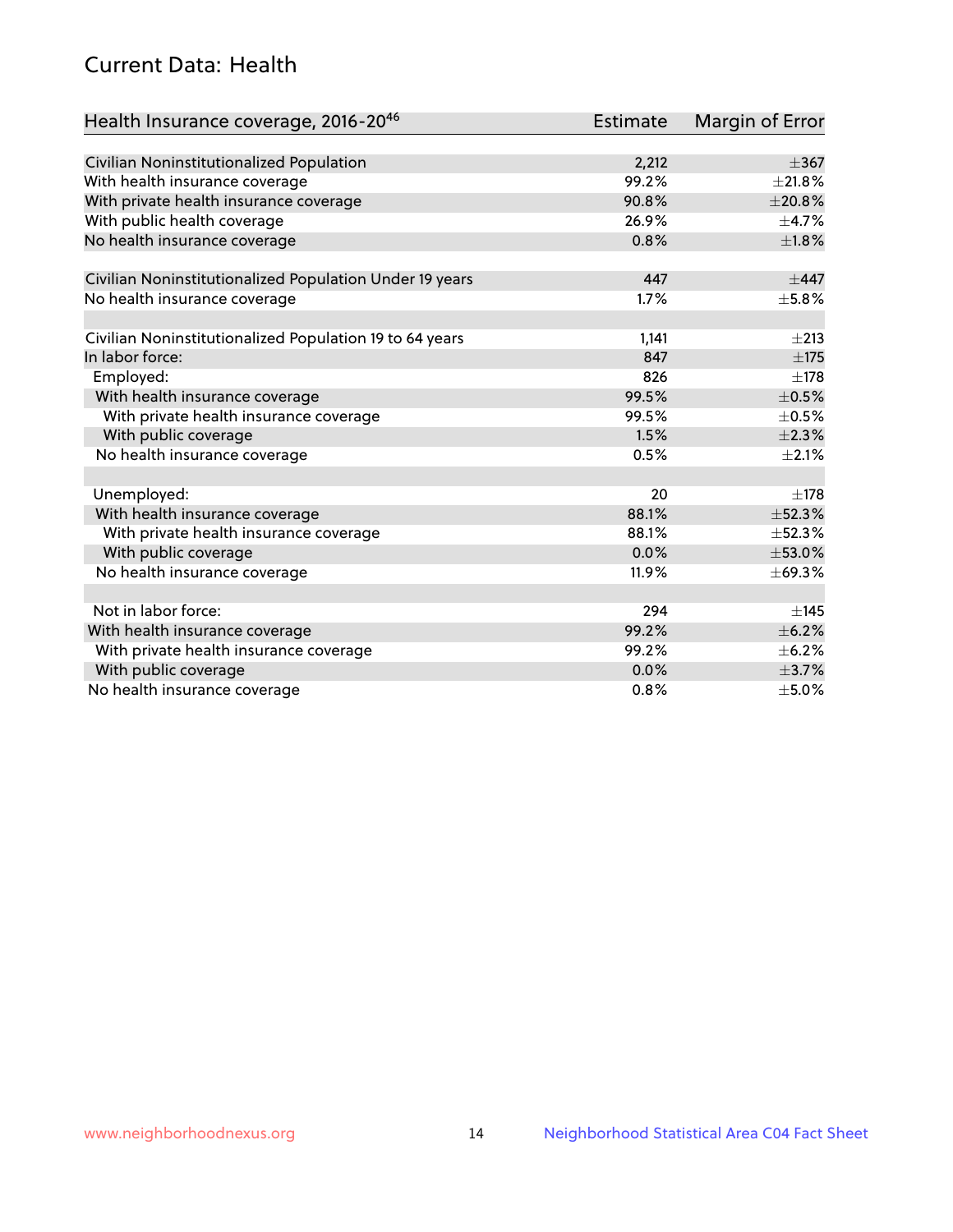#### Notes:

- 1. Source: U.S. Census Bureau, Decennial Census 2000, SF1 tables P8, P12; American Community Survey, tables B01001, B03002
- 2. This category includes Pacific Islanders, Native Americans and Alaska Natives, people who identify as some other race, and those who identify as bi/multi racial.
- 3. Source: U.S. Census Bureau, Decennial Census 2000, SF1 tables P15, P16, P18, P19; American Community Survey, tables B11001, B11005, B11003
- 4. Source: U.S. Census Bureau, Decennial Census 2000, SF3 table P37; American Community Survey, table B15002
- 5. Source: U.S. Census Bureau, Longitudinal Employer-Household Dynamics Residential Area Characteristics, Table JT01 (Primary Jobs); Workplace Area Characteristics, Table JT00 (All Jobs)
- 6. Source: U.S. Census Bureau, Decennial Census 2000, SF3 tables P52, P87; American Community Survey, tables B19001, B17001
- 7. Source: U.S. Census Bureau, Decennial Census 2000, SF1 tables H3, H4; American Community Survey, tables B25002, B25009
- 8. Source: U.S. Census Bureau, Decennial Census 2000, SF3 table H44; American Community Survey, tables B25044
- 9. Source: Atlanta Police Department, COBRA; U.S. Census Bureau, American Community Survey, table B01001
- 10. Source: U.S. Census Bureau, American Community Survey, table B01001
- 11. Source: U.S. Census Bureau, American Community Survey, table B03002
- 12. Source: U.S. Census Bureau, American Community Survey, table B05002
- 13. Source: U.S. Census Bureau, American Community Survey, table B05003
- 14. Source: U.S. Census Bureau, American Community Survey, tables B19001, B19025, B19051, B19061, B19055, B19065, B19059, B19069, B19056, B19066, B19057, B19067, B22001, B19101, B19127
- 15. Source: U.S. Census Bureau, American Community Survey, tables B19201, B19214, B20017, B19313
- 16. Source: U.S. Census Bureau, American Community Survey, table B17010
- 17. Source: U.S. Census Bureau, American Community Survey, tables B17001, B17006, B17021, B17007. Table totals may be lower than the total population, as they are based on the population for whom poverty status is determined.
- 18. Source: U.S. Census Bureau, American Community Survey, B17001H, B17001B, B17001D, B17001I. Table totals may be lower than the total population, as they are based on the population for whom poverty status is determined.
- 19. Source: U.S. Census Bureau, American Community Survey, tables B23001, B23008
- 20. Source: U.S. Census Bureau, American Community Survey, table C24030
- 21. Source: U.S. Census Bureau, American Community Survey, table C24010
- 22. Source: U.S. Census Bureau, American Community Survey, table B24080
- 23. Source: U.S. Census Bureau, Longitudinal Employer-Household Dynamics Origin-Destination Data, Tables JT00 Main and JT00 Aux
- 24. Source: U.S. Census Bureau, Longitudinal Employer-Household Dynamics Origin-Destination Data, Tables JT00 Main and JT00 Aux
- 25. Source: U.S. Census Bureau, Longitudinal Employer-Household Dynamics Origin-Destination Data, Tables JT00 Main and JT00 Aux
- 26. Source: U.S. Census Bureau, Longitudinal Employer-Household Dynamics Origin-Destination Data, Tables JT00 Main and JT00 Aux
- 27. Source: U.S. Census Bureau, American Community Survey, table B14001
- 28. Source: U.S. Census Bureau, American Community Survey, table B15002
- 29. Source: U.S. Census Bureau, American Community Survey, tables B11001, B11003, B11007, B11005, B09019
- 30. Source: U.S. Census Bureau, American Community Survey, tables B25002, B25003, B25004
- 31. Source: U.S. Census Bureau, American Community Survey, table B25024
- 32. Source: U.S. Census Bureau, American Community Survey, table B25034
- 33. Source: U.S. Census Bureau, American Community Survey, tables B25009, B25008, B25003
- 34. Source: U.S. Census Bureau, American Community Survey, table B07003
- 35. Source: U.S. Census Bureau, American Community Survey, table B25075. This value is self-reported and may differ from home values as determined by the County Tax Assessor.
- 36. Source: U.S. Census Bureau, American Community Survey, table B25081
- 37. Source: U.S. Census Bureau, American Community Survey, table B25087
- 38. Source: U.S. Census Bureau, American Community Survey, table B25091
- 39. Excludes units where Selected Monthly Owner Costs as a Percentage of Income cannot be computed.
- 40. Excludes units where Selected Monthly Owner Costs as a Percentage of Income cannot be computed.
- 41. Source: U.S. Census Bureau, American Community Survey, table B25063
- 42. Source: U.S. Census Bureau, American Community Survey, table B25070
- 43. Excludes units where Gross Rent as a Percentage of Income cannot be computed.
- 44. Source: U.S. Census Bureau, American Community Survey, tables B08101, B08013
- 45. Source: U.S. Census Bureau, American Community Survey, table B25044
- 46. Source: U.S. Census Bureau, American Community Survey, tables B18135, B27011

The dagger (†) symbol denotes values that cannot be computed.